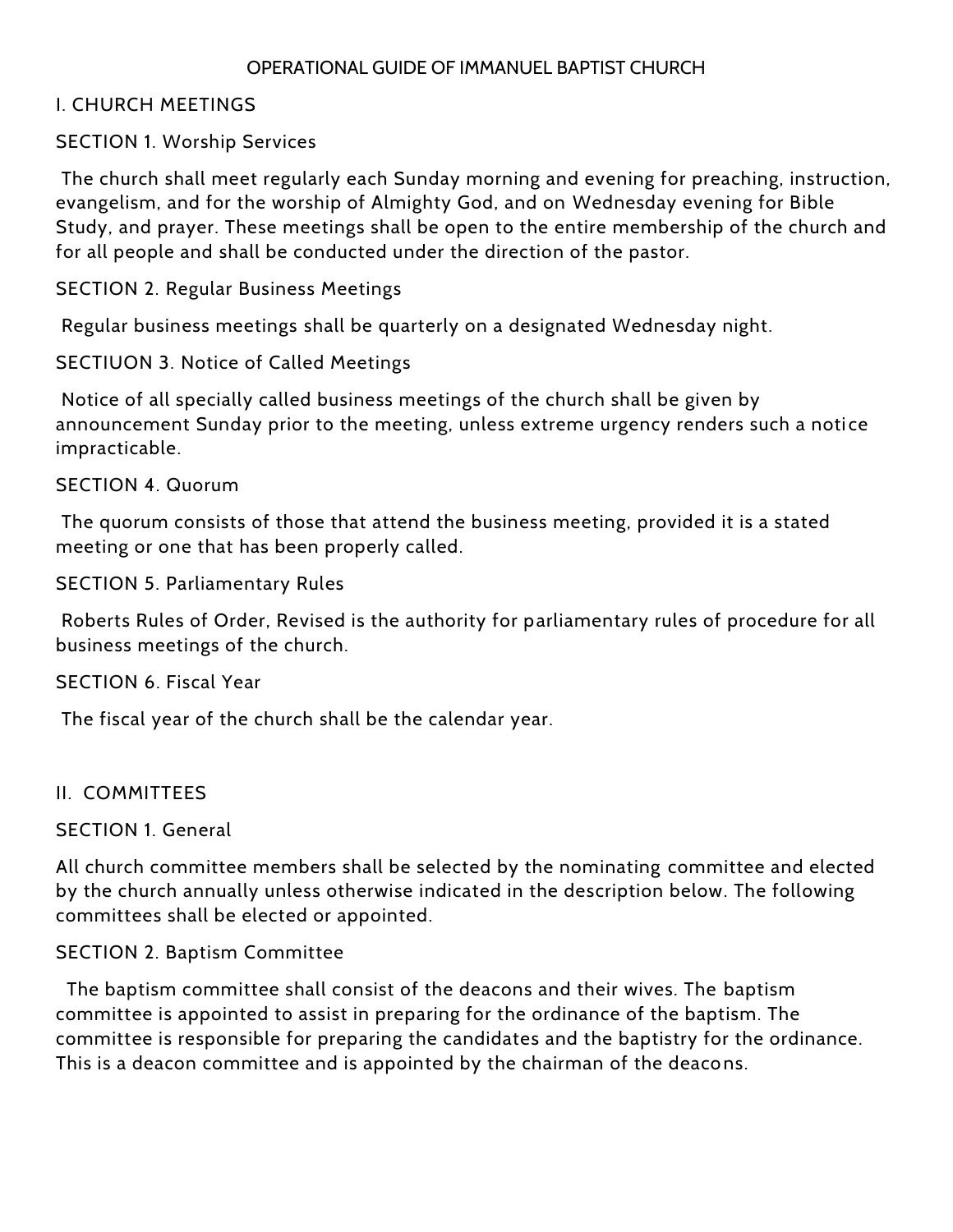# SECTION 3. Lords Supper Committee

The Lords Supper committee prepares the elements and the equipment for the observance of the Lord Supper. The committee does the preparatory and maintenance work needed to observe the memorial service. The committee will prepare the elements on a schedule approved by the church. This is a deacon committee and is appointed by the head of deacons.

# SECTION 4. Church Ushers

Every regular church usher shall be selected by the nominating committee and elected by the church. The user shall be led by the head usher also selected by the nominating committee and elected by the church. The ushers are to greet people as they enter and leave the church, seat people at the proper time, provide bulletins and/or other materials at the time of seating. The ushers shall be attentive to the needs of the congregation and he pastor

# SECTION 5. Benevolence Committee

The benevolence committee is to perform acts of benevolence to persons in need in the name of Christ and His church. These needs may be physical, social, or mental. This is a deacon committee. Any two deacons may compose this committee.

# SECTION 6. Flower Committee

The flower committee is responsible for securing, arranging, and disposing of floral arrangements for church services, and for providing flowers for bereaved members.

# SECTION 7. Nominating Committee

The nominating committee coordinates the staffing of all church leadership positions that are filled by volunteers. The nominating committee recommends persons for all volunteer positions to be elected by the church. This committee is elected annually from the floor of the church.

# SECTION 8. Building and Grounds Committee

The building and grounds committee assists the church in matters relating to the property's administration. Its work includes such areas as maintaining all church properties for ready use, recommending policies regarding use of properties, recommending employment of maintenance personnel, and chairman of committee will supervise maintenance personnel.

# SECTION 9. Recreation Committee

The recreation committee will serve the church in seeing that all recreation activities sponsored by the church or any organizational unit are properly planned and that they contribute to the ultimate objectives of the church.

# SECTION 10. Nursery Committee

The Nursery Committee is to coordinate the church's Nursery activities and to help nursery parents and teachers work together. The committee will see that adequate provisions are made for nursery children each time they are at church.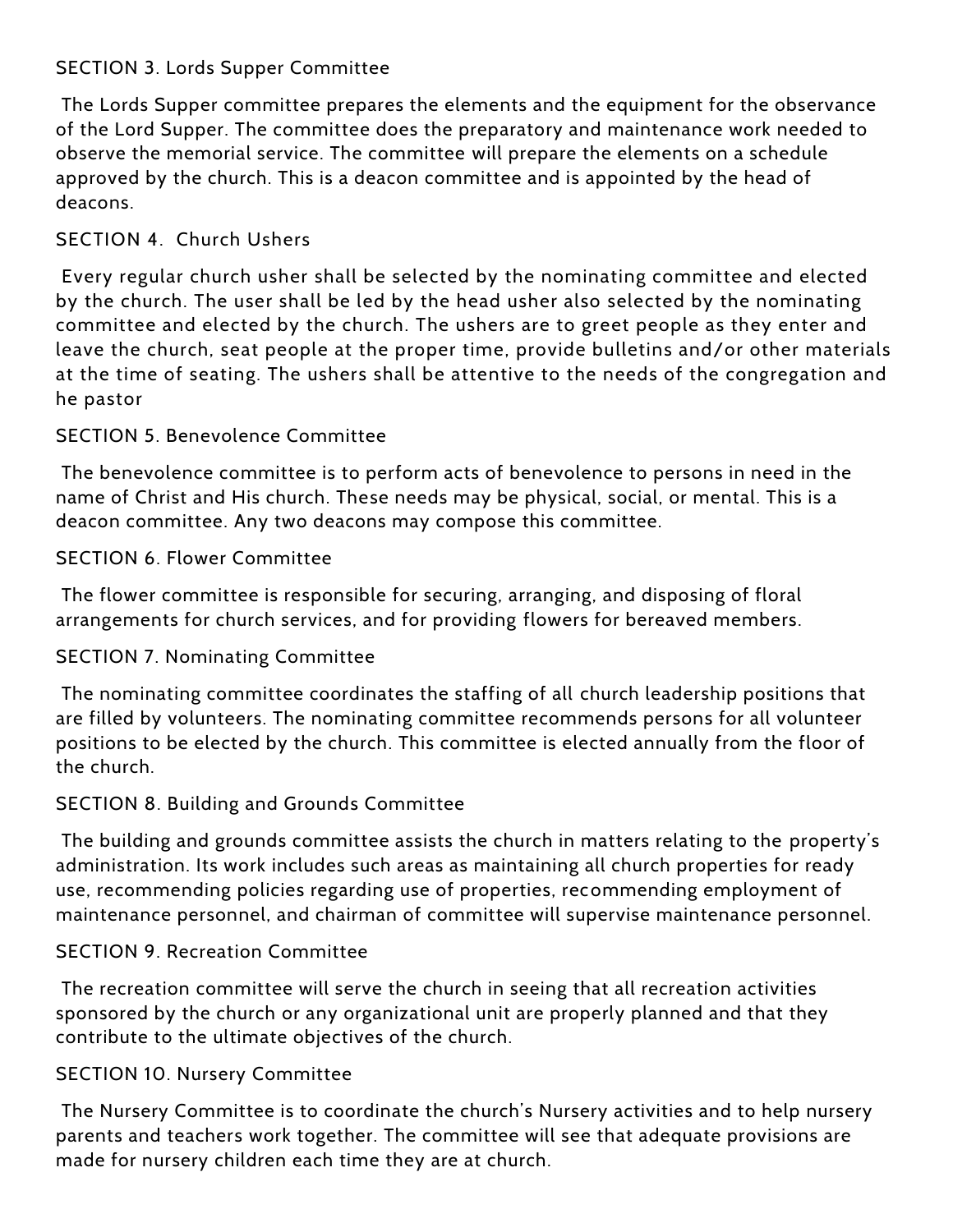# SECTION 11. Public Relations Committee

The public relations committee is to know and discover the public relations needs and choose the means of communication to persons inside and outside the church. The committee is responsible for discovering what needs to be communicated and to communicate with the proper audience.

### SECTION 12. History Committee

The History committee is to preserve and use the historical documents of the church. The committee is especially concerned with gathering and preserving available church records, recording full and accurate records, and using the records to help members understand and appreciate their heritage and mission.

### SECTION 13. Kitchen Committee

The kitchen committee is responsible for formulating and recommending to the church policies for the kitchen and communicating these policies to church members, such as scheduling and supplies.

### SECTION 14. Kindergarten Committee

The church kindergarten committee is to study the needs for, and possibilities of, a kindergarten program, to help in the organization of this program where it is considered wise, and to serve as a liaison between the church and the kindergarten.

### SECTION 15. Stewardship Committee

The stewardship committee develops and recommends an overall stewardship information plan, and administers the gifts of church members, using sound principles of financial management.

### SECTION 16. Missions Committee

The missions committee seeks to discover possibilities for local missions' projects, shares findings with church program organizations, and serves the church in establishing and conducting such missions' projects as may be assigned to it.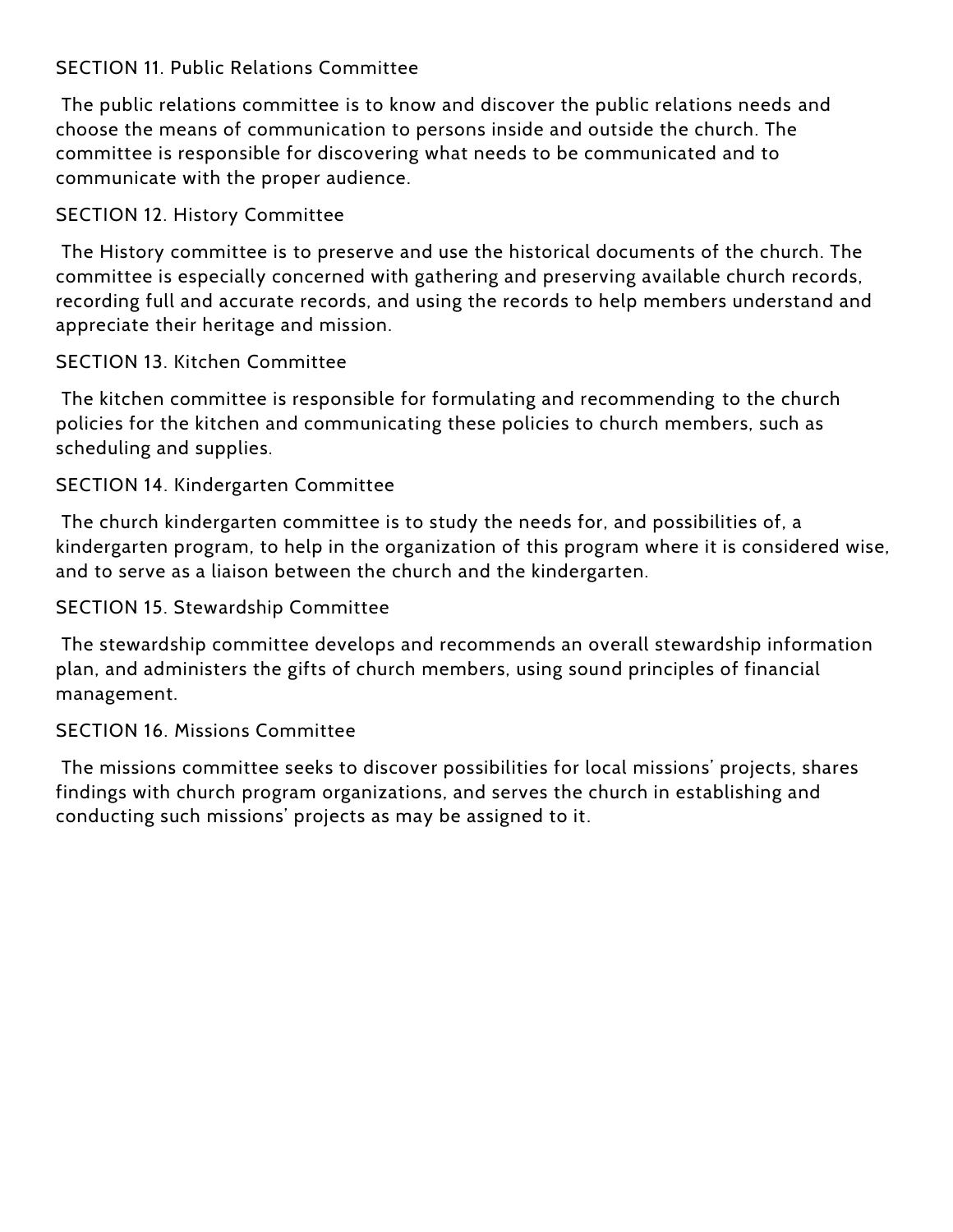### III. PROGRAM ORGANIZATIONS

### SECTION 1. General

All organizations of the church shall be under church control, all officers being elected by the church and reporting regularly to the church. It is understood that the pastor is an ex officio officer of all the organizations named, and his leadership is to be recognized in them.

### SECTION 2. Sunday School

There shall be a Sunday School, divided into departments, and classes for all ages and conducted under the direction of a Sunday School Director, for the study of Gods Word. Sunday School is to be conducted each Sunday morning.

The tasks of the Sunday School is to teach the biblical revelation; lead in reaching all prospects for the church; lead all church members to worship, witness, le arn, and minister daily; provide and interpret information regarding the work of the church and the denomination.

### SECTION 3. Church Training

There shall be a Church Training program, divided into departments for all ages and conducted under the direction of the Church Training Director. Church Training is to be conducted each Sunday evening which shall serve as the training organization of the church. The tasks of the Church Training program shall be to teach systematic theology, Christian history, Christian ethics, and church policy and organization; give orientation to new church members; train all church members to worship, witness, learn, and minister daily; train leaders for the church and denomination; discover, recruit, and train potential leaders; provide for specialized training; provide organization and leadership for special projects of the church; provide and interpret information regarding the work of the church and the denomination.

### SECTION 4. Women's Missionary Union

There shall be a Women's Missionary Union with such officers and such forms or organization as needed. The tasks of the Women's Missionary Union shall be to teach missions; lead persons to participate in missions; provide organizations and leadership for special mission projects of the church; provide and interpret information regarding the work of the church and the denomination.

### SECTION 5. Men's Fellowship

There shall be a Men's Fellowship. This fellowship shall be directed by a leader who shall be elected by the church. The tasks are to trach missions, lead all men, young men, and boys to participate in missions' activities; provide organization and leadership for special projects of the church; provide and interpret information regarding the work of the church and the denomination. This shall be used to enhance the fellowship of the church.